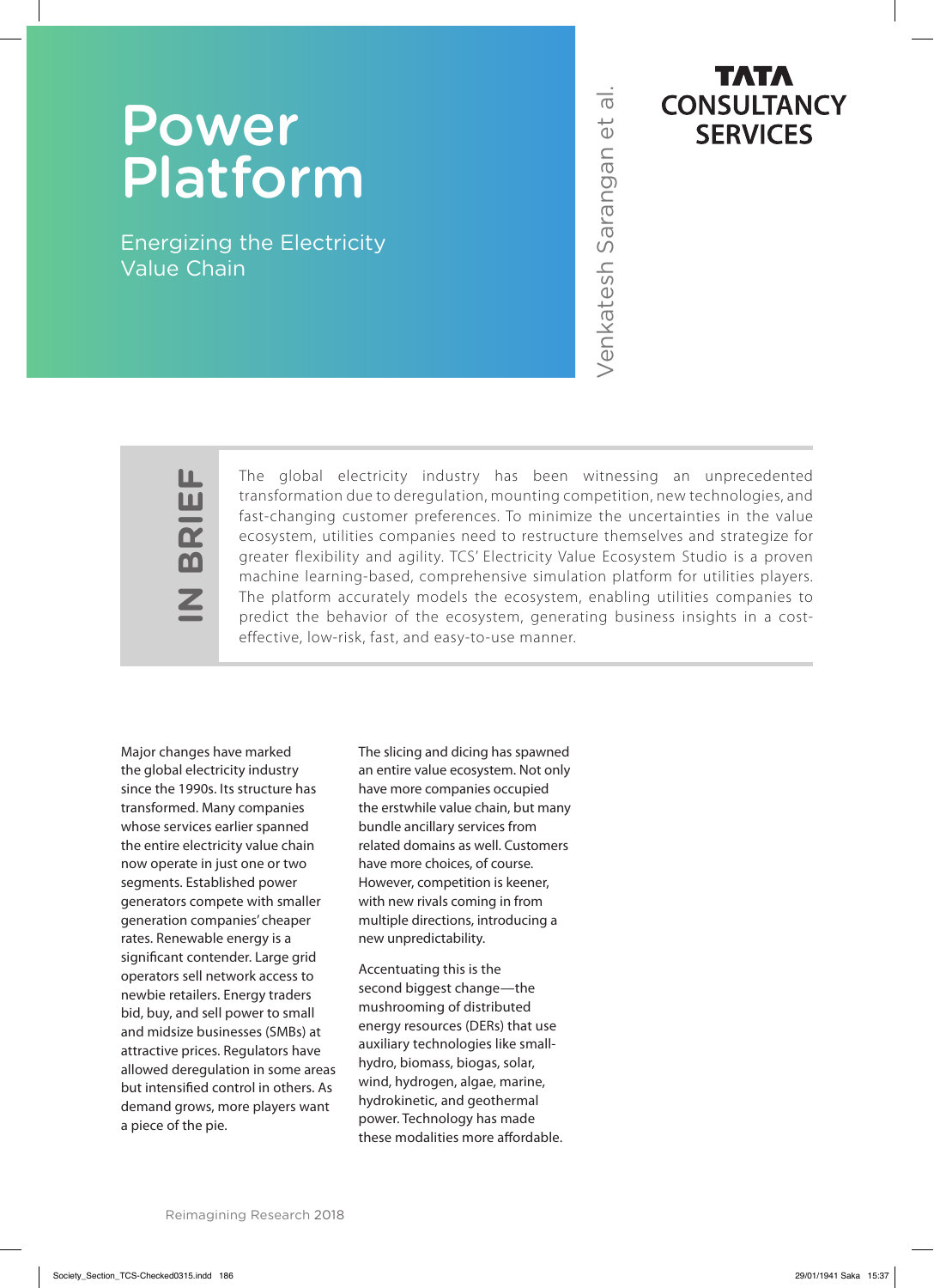# **Fact File**

**TCS Research:** Next Generation Electric Grids

**Outcomes:** ELectricity VAlue eCosystem Studio (ELVACS) Platform, Tool for Short-term Forecasting of Demand and Price (webSTLF), and Tool for Network Usage Estimation (webNetUse). Among Top Two at the PowerTAC Retail Broker Challenge 2018

**Principal Investigators:** Venkatesh Sarangan

**Academic Partners:** Faculty at Indian Institute of Technology (IIT) Bombay, and International Institute of Information Technology (IIIT), Hyderabad

**Techniques used:** Machine Learning, Artificial Intelligence (AI), and Power Systems

**Industries benefited:** Electric utility companies, end consumers, regulators, generators, and renewable asset owners, to name a few

**Patents:** 5 filed

**Papers:** 7

Customers' need profiles have changed. Environmental concerns keep pushing greener alternatives. So, from standby power plants that cover outages spreading across days, to quick-start units that fill in short-term outages, to stored energy in battery arrays, bulk, and retail consumers are also producing electricity. Called cogenerators or prosumers—because they produce *and* consume—these have made electricity flow not only from generator to end-consumer, as earlier, but in the reverse direction too.

Business opportunities are moving away from generation and transmission—traditionally, the core of the power network toward peripheral distribution systems, where the customers are. Industry fragmentation and the entrance of DERs have pinched company bottom lines but broadened customers' gains. The very philosophy around power has changed. The old law generation follows demand—has been replaced with a new mantra: demand follows generation.

#### **Three concepts for success**

In this high-churn market, electric utilities need to spot where opportunities lie and tap those using new business models. They need greater flexibility and agility. They need to organize their data, observe the underlying information structures, and distill those into insights. For business success, utilities should enhance their effectiveness using three concepts:

#### **Interconnectedness**

This consists of mapping the domain—the business architecture, processes, services, and rules governing the utilities company's internal systems, and the interrelationships with peers, partners, competitors, regulators, customers, prosumers, and other entities in the ecosystem. An interconnectedness analysis helps develop a framework for the company to understand the efficacy of business models and set-ups, and the short-, medium-, and long-term impact of decisions taken, including

Power Platform

Three concepts are imperative for utilities companies' business success interconnectedness, the holistic chain view, and hyperpersonalization.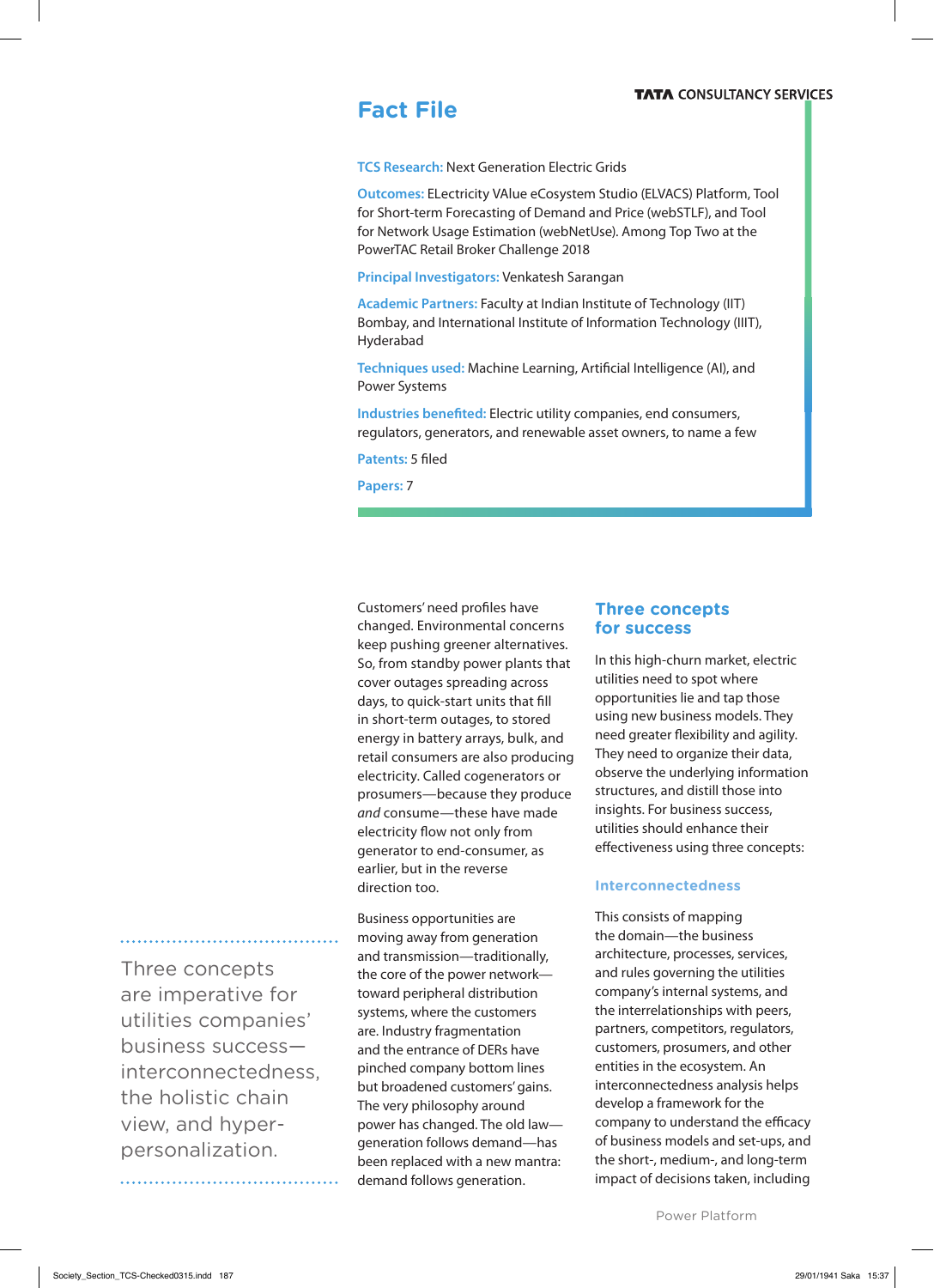

**Figure 1:** *New Energy Mix—New Distribution Models—Customer Preference in Energy—Changing Business Models*

the in-market introduction, withdrawal, and modification of products and services.

#### **The holistic value chain view**

In many geographies, regulations permit utilities companies to work across only one or two segments. As a result, a company cannot view the entire value chain (far less the value ecosystem), and is therefore unable to assess the strategic and operational impact of its actions on other entities. But because of the inherent connectedness of the value chain, the company's decisions have a ripple effect, both upstream and downstream. Therefore, companies must be equipped to analyze the entire chain – and, in fact, the entire value ecosystem—to determine impact.

#### **Hyper-personalization**

The third concept, hyperpersonalization, concerns a utilities company's ability to offer microcustomized options for a wide variety of customer requirements, and its mechanisms of response when those customer preferences rapidly change. For example, a customer may not wish to use more than a certain number of units of

energy in a month, while another may have low overall consumption but variable demand that goes up or down very quickly. A third may have a storage battery that the customer may use intermittently either for the company or to supply to a microgrid, while a fourth may have an electric vehicle. The company's success would then depend on its ability to responsively cater to its customers' lifestyle choices.

#### **The electricity value chain simulation platform**

The quality of utilities companies' decisions depends on the efficiency with which they use the three concepts to understand and predict the ecosystem. However, the heavy-investment, high-risk, and increasingly fluctuating and volatile nature of the industry begs a cost-effective, efficient, fast, easyto-use, low-risk approach for what-if analysis, forecasting, planning, and strategizing.

That is why TCS has developed the Electricity Value Ecosystem Studio a comprehensive simulation platform encapsulating rich domain knowledge and powered by machine learning and other artificial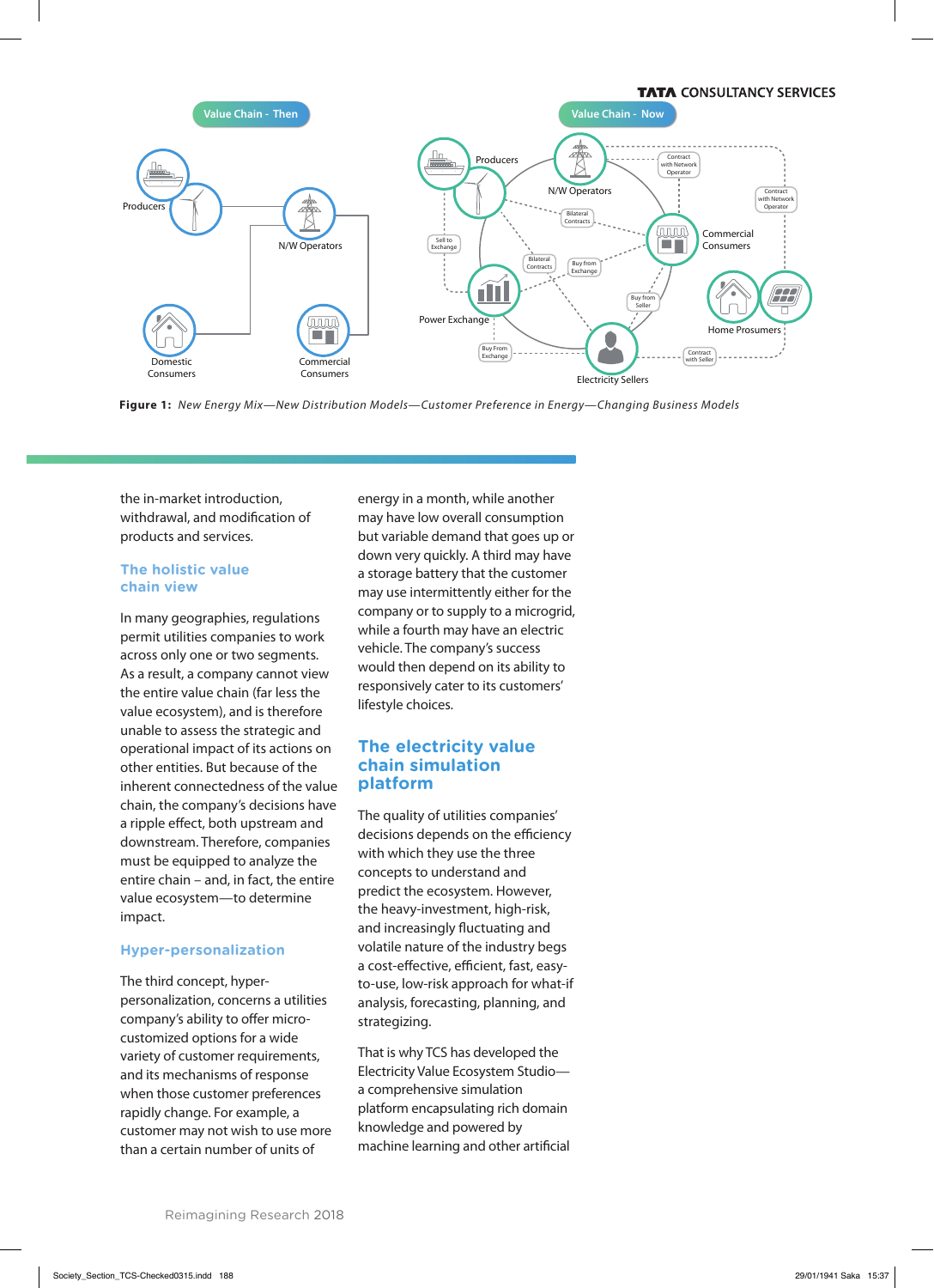intelligence (AI) engines. Using historical data from a utilities player's own databases—for example, GPS and GIS data, asset maintenance and operational performance, productivity, and total cost data and structured and unstructured data from the public domain, the platform's' algorithms unearth tactical and strategic decisions for operational excellence, value generation, risk mitigation, improved market intelligence, and best practices, among other uses; so that utilities decision-makers can better adapt to the evolving ecosystem.

In the platform's' virtual safety, utilities executives can also confidently venture outside their comfort zone to experiment with bold risk or reward scenarios that would make for dangerous play in real-life settings.

Any entity or stakeholder in the utilities ecosystem can use this platform—generators, energy network operators, energy traders and marketers, energy service providers and retailers, regulators, customers, environmental agencies, and whistleblowers.

The platform' machine learningand ontology-based domain models simulate the behavior of generators, transmission networks, distribution networks, consumers and prosumers, as well as regulators. Thus, users can define a scenario; and ELVACS, mining detailed operations, transmission and distribution, and customer data collected from across the value chain, will run the required sequence of simulations, presenting the user with a detailed "to be" situation.

The platform has the interfaces that customers need, when choosing from a suite of pre-built applications. For customers who wish to create new applications, ELVACS also provides the necessary application programming interfaces (APIs). The Studio has end-toend features – from simulation products, including domain-specific simulators, to analytics tools.

#### **Testing the platform in real-world scenarios**

TCS has been field-testing the Electricity Value Chain Studio's technology through five use cases – wholesale bidding, autonomous retail broker agents, dynamic microgrids, transactive energy (TE) modeling, and electric vehicle (EV) penetration.

#### **Bidding in wholesale electricity markets**

In wholesale electricity markets, generators typically place energy or price orders based on next-day demand projections, and the market determines the price. However, price determination is based on numerous factors. Moreover, the bids are made by human traders, who could have momentary lapses that result in significant losses to buyer or seller because of the high trading volumes involved. Therefore, replacing the trader with an intelligent machine would help.

The place or bid scenario becomes even more complex when one considers unusual factors such as network constraints: transmission line congestion, for instance (if the trade involves power being supplied between two cities), which would affect the power being delivered and hence, its price or for that matter, even its sale. (A similar effect on the trade on energy volume could be caused by a sudden change in weather conditions.) Automated tools that intelligently address such issues, while also considering competitor behavior, do not exist yet.

But that will soon change. For a large utilities customer, TCS is working on an automated solution

TCS' machine learning-based Electricity Value Chain Studio, accurately models the utilities ecosystem.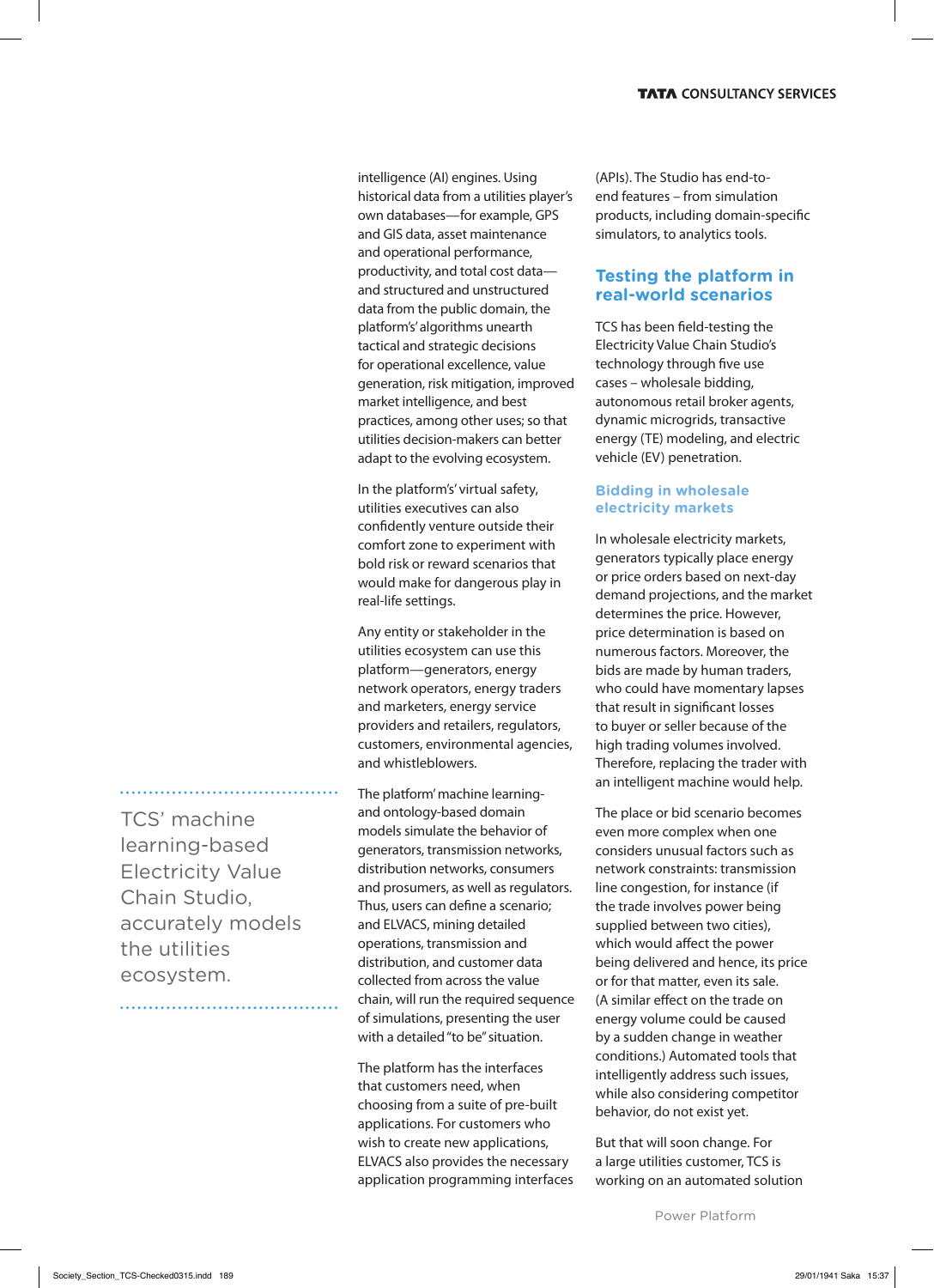that will account for such factors. And we are using machine learning for meeting such advanced computing requirements.

We are also working on building models that predict the possible effects on other trading parties of a given bid.

#### **Building autonomous agents for retail trading**

On the retail side are big industrial plants, large businesses operating in a non-utilities domain, neighborhoods, and small utilities companies. These can participate in local (and wholesale) energy markets. We are therefore building a solution that incorporates different techniques by which such local utilities entities can bid in the wholesale market, revising tariff structures so that end-consumers benefit, while the utilities companies maximize revenue.

We are building autonomous power trading agents based on the Electricity Value Chain Studio's technology. These agents, operating in a simulated market, automate utilities brokers, manage power purchase in a wholesale market, and sell the power to end-consumers using appropriate tariff structures.

Our autonomous power trading agents participated in an open competition called Power Trading Agent Competition (PowerTAC) 2018. PowerTAC is a competition in which the power trading agents of utilities research groups around the world—from both industry and academia—compete. PowerTAC is run jointly by Carnegie Mellon University, the Delft University of Technology, the Erasmus University's Rotterdam School of Management, the University of Minnesota, and the University of Zagreb, as a part of the annual international



**Figure 2:** *A Platform where Domain Knowledge and AI Come Together*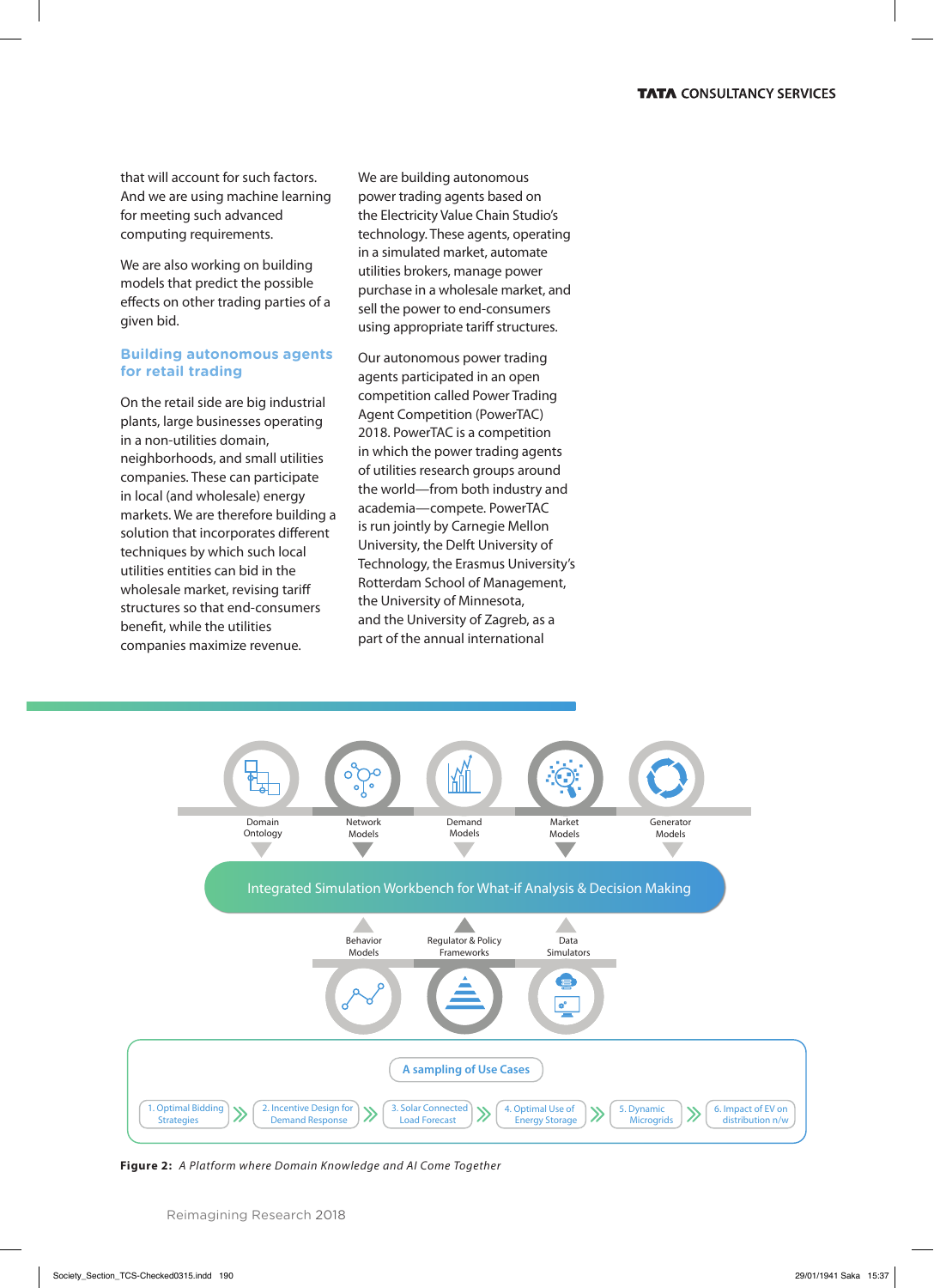conference AAMAS, the flagship conference of the International Foundation for Autonomous Agents and Multi-Agent Systems. (AAMAS is the world's largest, internationally renowned research- and practicefocused agent and multi-agent systems conference.) At the close of trading, agents are ranked based on the revenue and profits earned. TCS' power trading agent came second in the 2018 edition of the competition.

#### **Developing dynamic microgrid architectures**

The distribution end of the utilities value chain has a large scope for new architectures because prosumers have introduced bi-directional power flow (from generator to consumer and back). We therefore visualize local self-sustaining microgrids. Although such grids have been tested across the world, what we are proposing is the concept of dynamic microgrids—microgrids that autonomously change and re-configure themselves, based on current network conditions. Line faults and tripping, for instance, can trigger rearrangement or reorientation in the microgrid so that customer service is not adversely affected. Similarly, a sudden sunny day (read increased solar energy input) would cause the grid to automatically reconfigure to increase the utilization of renewables.

#### **Transactive energy modeling**

In dynamic micro grids, network reorientation and consumption and production of energy are two sides of the same coin. Therefore, when some consumers produce more energy that others consume, an automated market mechanism

becomes necessary to determine energy price- and track-related transactions. Note that such market mechanisms are needed even in traditional network architectures to encourage peerto-peer retail energy trading. We are therefore exploring how to leverage cryptocurrency exchanges such as blockchain in innovative retail market models which belong in a category called the transactive energy (TE) model. We have showcased our work on the TE model at the National Institute for Standards and Technology's Transactive Energy Modeling and Simulation Challenge in Gaithersburg, where researchers and companies demonstrate their work in power grid simulations.

#### **Deepening DER penetration**

A question being increasingly asked in developed economies concerns the move from internal combustion engines to electric vehicles (EVs) and its impact on the grid. Deeper penetration of this type of DER is desirable—EVs are green, can double up as virtual power plants because they have storage batteries, and EV batteries can be moved from place to place. So if an EV population in a neighborhood can be incentivized to stagger EV use and charging, the network is not overloaded and people can use their EVs as they please. Our platform can also help develop the required market mechanisms for this to work.

ELVACS empowers utilities users to create tailored applications embedded with a certainty in results.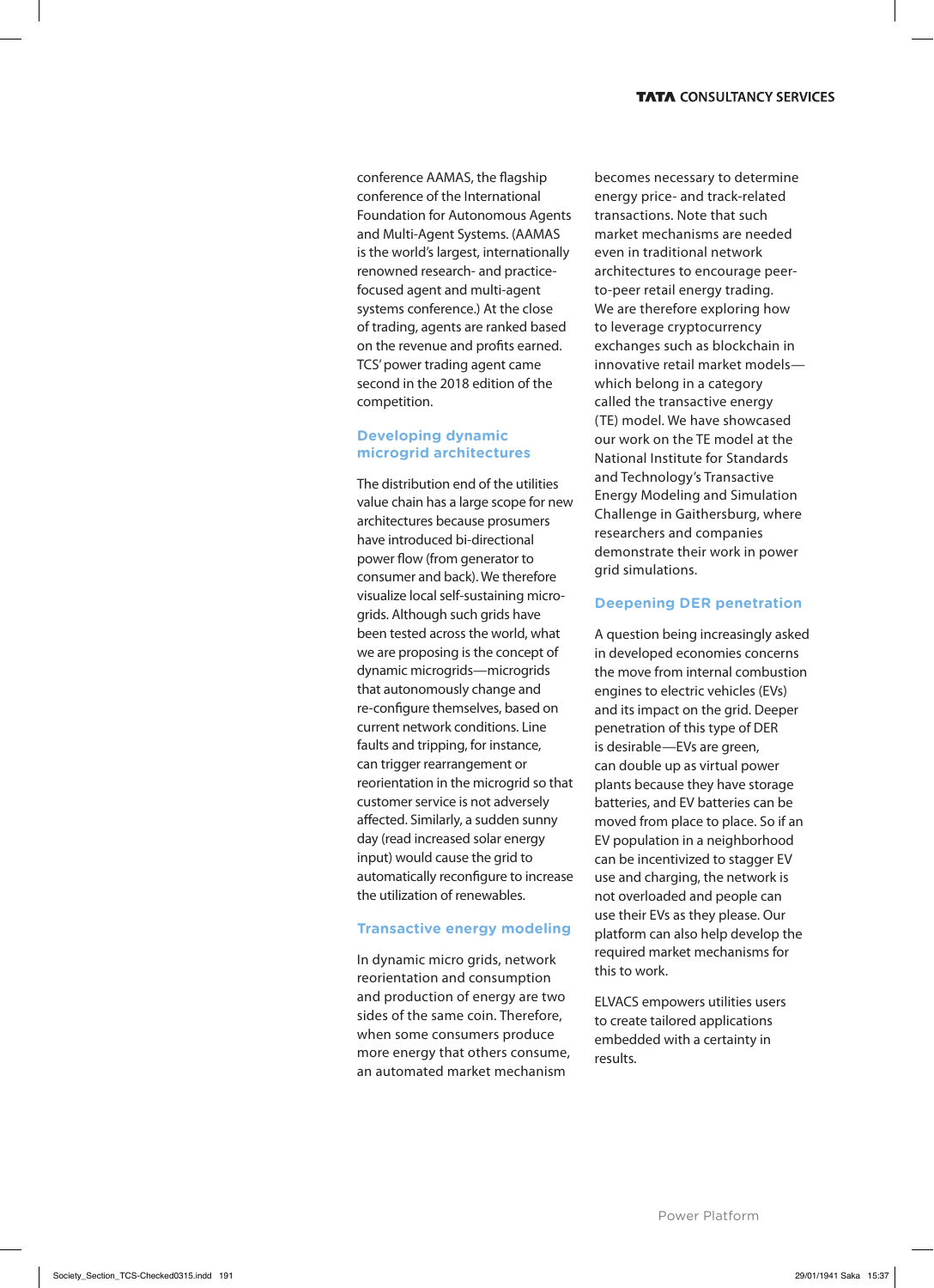Experience certainty.

# **Unique to the Electricity Value Chain Studio**

#### **Incentive or tariff design and demand response programs**

To foster a supply-led demand economy, one must incentivize end-consumers to reduce load (when loading is on an up-trend) so generation companies would not need to start their plants that pollute more, purchase energy at high cost, and so on. This, known as demand response, could be actuated by signaling consumers via push messages, alerting them to likely tariff increases,

with projected increases set to be larger as loading tends to peak, or to discounts, when consumers reduce consumption.

Designing such incentives (or deterrents) is not a trivial problem. Called "incentive design", it's an area in which TCS has done a lot of work, addressing issues such as how utilities companies determine which customers to target, and the quantum and form of win-win incentives for all entities in the value ecosystem.

We have also studied scenarios in which demand response has embedded dependencies; for example, a whole neighborhood subscribing to a common power resource such as a district cooling plant—the demand response of one customer impacts those of the others.

#### **Masked loads**

In some geographies, customers installing battery-powered solar cells are not required to keep the grid utilities companies informed. However, customers switching between grid and solar cause sudden load spikes or drops. Weather changes too could affect grid power drawn. Then network operators cannot control loading, anticipate demand fluctuations, and maintain system stability. Their ability to bid in appropriate markets suffers. Solving the "masked load identification problem" helps, and is another one of our successes.





Venkatesh Sarangan is a Principal Scientist at TCS Research and Innovation and heads the "Next Generation Grids" Research Program. Along with his fellow scientists, he currently develops AI-driven, domain-infused, digital solutions that make electrical grids agile, intelligent, and future ready. He holds a Bachelor's Degree in Electrical Engineering from College of Engineering, Guindy, Chennai. He has received his PhD in Computer Science and Engineering from the Pennsylvania State University, University Park, USA. He has worked with the Computer Science department at Oklahoma State University, as an Assistant Professor and then as a tenured Associate Professor.

### **Narayanan Rajagopal**



## **Yogesh Bichpuriya**